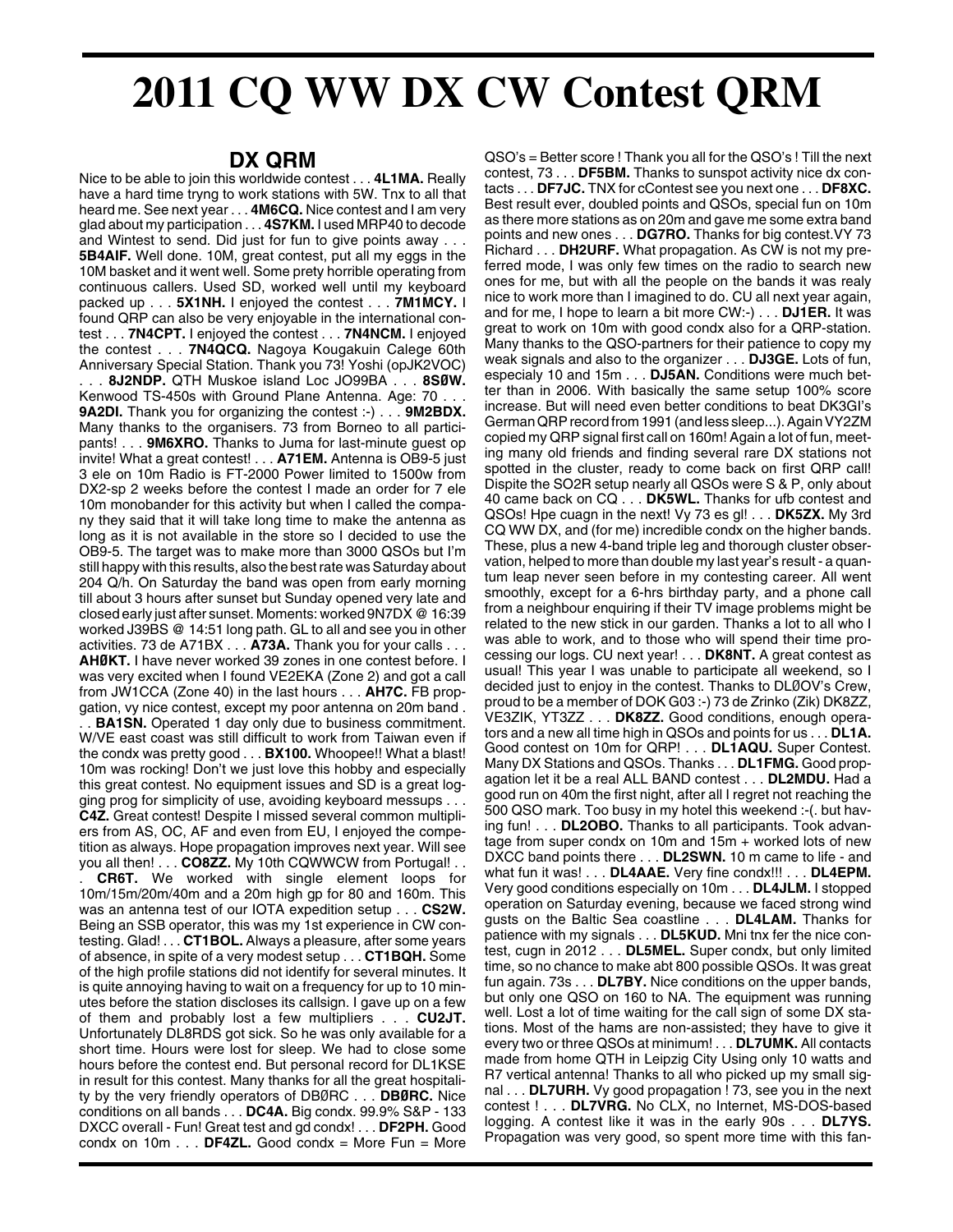tastic event that I planned before. Had really a lot of fun! . . . **DL8ZAW.** Tnx to all for pulling my 5W QRP signal out of the noise and qrm . . . **DM2M.** UFB contest, unfortunatly not so busy on 80m like last year . . . **DM7C.** All OK, mni fun! . . . **DO2MS.** Thanks to DJ4MZ for the opportunity to operate @ DLØTUM . . . **DP5W.** First time full-time participation in CQ WWDX CW - a nice experience . . . **DQ1V.** Only 2 watts amd vertical antenna. Gppd conmditions on the bands. Thanks for the test . . . **EA1BYA.** Thanks for contact with us! See you the next year! 73 de EE2W Ondarroa Contest Group . . . **EA2EA.** First of all thank you so much to my wife for taking care of our 3 kids all weekend for me to work the contest. I highly appreciate it. It was a great pleasure having the 10m so very busy. I was unfortunately too tired to work over night but enjoyed very much day time activity. I had a lot of fun and look forward to copying you all next year. Thanks for your QSOs . . . **EA2IF.** Good propagation this year, great fun! Hope to see all you next year! . . . **EA5URS.** I have a stopper on ears (sorry guys If I ask you to repeat too much), and must take care of my son as my wife had to work all the weekend. So I dedicate much time to look for multipliers. Anyway it was not bad at all really . . . **EA6SX.** In this test, my focus was to complete my QRP DXCC, so I only worked stns that weren't in my logbook. I got it! Well, I worked some very nice prefixes too :) I guess I could made many more contacts due to the excellent conditions during the test if we compare it to last year. Working condx: FT817@5W to a INV L 10m long antenna with 2x5m radials and coupled with LDGZ11Pro Thanks very much everybody for the good ears, you are the best!! . . . **EA8BVP.** Never had higher score on 10m than on 20m. That says something about the conditions and compensates the bad low bands result. The highest score ever and I guess it will be difficult to beat later . . . **EA8CN.** Compared with last year: 20% less QSOs but 25% more multis, same score . . . **EA8OM.** A blast. Best performance I've ever put in breaking the 1000 qso barrier for the first time. Great to see the higher bands open though condx were not as good as the SSB leg . . . **EI4HQ.** Storms the weekend, tower nested, lots of noise but great conditions and mega fun . . . **EI6FR.** SO2R was a lot of fun. Computer crashing three times during the contest gave me anxious moments, thankfully no data lost. Thanks to all who copied my QRP signal . . . **EI8FH.** TNX for FB Contest . . . **ER2RM.** I had this time no access to the shack, so I operated all the contest remotely, using just CW Skimmer and made contest myself as CQ WAZ CW . . . **ES5TF.** Good condition during all contest . . . **EU1AI.** Good condx! Have a fun, tnx! . . . **EU1TX.** 73! and CU next year . . . **EU6AA.** Nice test! **EW2EO.** ew2es@mail.ru . . . **EW2ES.** Great contest and good propagation . . . **F5MPN.** My amplifier failed again at the beginning of the contest, like last year ! But afterwards I had a good time as always! . . . **F5RAB.** Thanks to all who worked me. See you again in 2012 . . . **F5RD.** Very nice propagation for 40m band! I did not expect it to be so good! . . . **F5UL.** Thank you for the contest and all for the qsos. With my qrp signal it was mainly a European party. Nevertheless, I enjoyed the contest and hope to participate again next year . . . **F5VBT.** Sunspots sure made this contest fun. Lots of activity for all to enjoy. Had to limit operating time but next year will spend the whole weekend playing radio . . . **F5VHJ.** This is the first time that I made a contest in QRP with a goal of making at least 100 QSOs by band; the top band has been the most difficult even if I am very familiar with this band on 80m. I was surprised to make a few W with my vertical and 5w output . . . **F6CWA.** This year very very good condx on 20m. Many stations on the air and very appreciates the ham spirit. So hope again nect year to meet you again. Good health and good luck for all and good luck for contest manager with for sure a big big work! 72 . . . **F9KP.** First serious CQWW CW experience from the DX side. Great fun. I can't wait for the 2012 edition ! . . . **FY5KE.** very good event . . . **GØAZH.** Sunspots + CQWW = enabling everyday folks with suburban stations to pretend they're at KC1XX or K3LR for the weekend . . . **GØMTN.**

Excellent workout for the new K3. Did OK with 100w and Butternut. CU next year in the biggest, baddest and best CW Contest . . . **GØWAT.** Good contest. Exceeded the score I made last year. Conditions seemed worse on the Sunday. SD used for logging, it worked faultlessly . . . **G2HDR.** Nice conditions . . . **G3GLL.** Great to do a Single Band 10M for a change - quite a challenge, condxs super during the day but closed at night, very enjoyable as usual. Lets hope 10M will the same next year . . . **G3LHJ.**Some very nice conditions especially on HF bands. Nice to hear most parts of the world coming through. Good to have SD for logging . . . **G3LIK.** Just a part time entry this time, but glad to see the HF bands in such good shape! . . . **G3NKC.** Not a serious effort as I had other commitments over the weekend . . . **G3PHO.**Very windy and could not put tower up till late Sunday

. . . **G3R.** Ten metres has finally woken up again after its seven or so year hibernation! . . . **G3TXF.** Going in for SOSB 40m HP assisted category again but NO Cluster or RBN, using LOCAL skimmer with an SDR-IQ and my K3 + P3 combination. Can't get out of the habit of S+P so despite having Skimmer still spent a lot of time doing traditional technique (Skimmer certainly didn't find everthing, in particular the expeditions !). Also had plenty of good runs just going at a steady pace, the local Skimmer came into its own toward the end of the contest in parallel with traditional S+P. At one stage had over 300 stns in the WinTest bandmap list all worked ! An amazing site at the end of the contest, opened up the span on my P3 to show the whole of the 40m band and watch the RF spectrum fill slowly disappear, took about 2 minutes!! Great fun again . . . **G3VPW.** Great condx! Good to hear all continents. Thanks for all the QSO's! . . . **G3VYI.** Not a serious entry - just popped on from time to time to make a few QSOs. Great to see 10m back on form; long may it last! .

G3WRR. An enjoyable weekend, and conditions are much better than in the past few years. Even on QRP there was plenty to keep me busy . . . **G3YMC.** 40 20 15m half size G5RV up 18ft. 10m Gound mounted vertical. Excellent. Even my poor antennae gave great QSOs. Highlights a TF/M on 80m, First ever Ja on 40m, and getting 5R on 10m with ease! . . . **G3ZGC.** No time for serious effort, could not find any multi's doing anything so decided on a seriously non-serious playabout from a suburban QTH! Bands were in good shape and it has been many yrs since 10m was so good, brought back memories! Some really great rates to be had even with our small tribander station. Mult score handicapped by lack of mult station. (True Multi-Single really :). Roll on next year, keep them sunspots coming! Thanks to Tony for hosting at his QTH and XYL Arlene for the good food. Even the living room floor was comfy :-) . . . **G4A.** Great to have 10m working again . . . **G4DBW.** Really good conditions made this great fun. Once again my best ever totals. My first time over 1000 QSOs too in only 30 hours Great contest with some good DX . . . **G4DDL.** Wow, what conditions. So many bands open it was hard to decide where to be. My best result ever only S&P until the end. My keying hand refused to obey my brain at the end so computer keying used. Visitors also lost me time. I used SD, which as always worked perfectly . . . **G4DDX.** Great conditions and a very enjoyable contest. Band open from around 0700 to 2000 both days with good propagation around the world. Fantastic to work so many countries and zones with a simple station. Some interesting propagation effects including multi-path reflections and auroral distortion over the North Pole. Hope the good conditions are here to stay . . . **G4FKA.** Just playing and having some fun - not a serious entry . . . **G4HHJ.** Good contest with excellent conditions on 10m. Thank you . . . **G5D.** Running QRP 5W from IC-7400 to a trap vertical. Had hoped to work some nice DX on 10m, but nothing happened here. Concentrated on working W's on 40m for CQ-CA counties. Several times heard kW stations coming up on top of weak DX stations and start calling CQ . . . **G6CSY.** Just came on to give some points away and improve my CW skills . . . **G7DDN.** Great fun! . . . **GM1F.** Holiday operation from the Isle of Skye in storm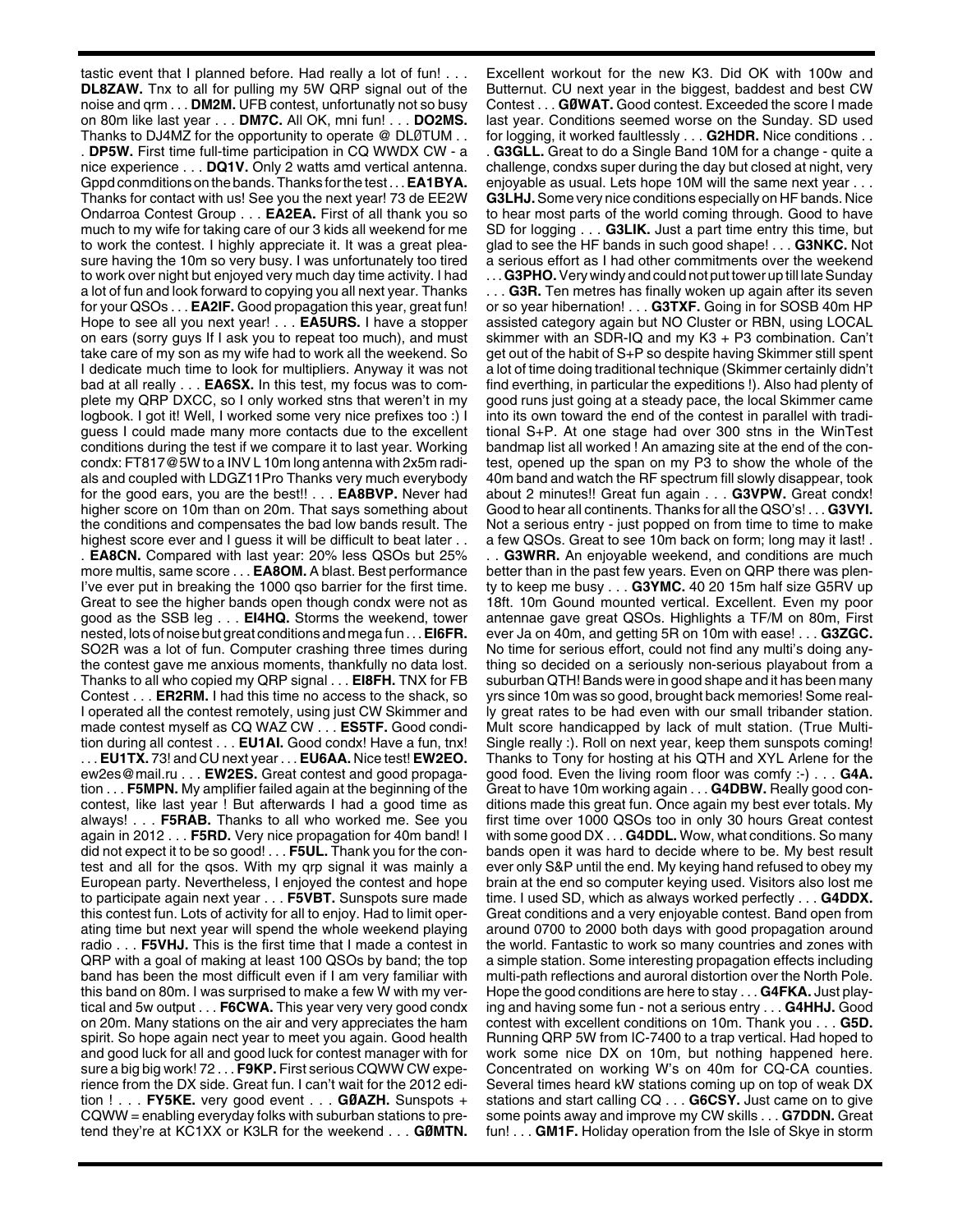force winds. The 40m fibre glass vertical soon became an inverted L when it snapped in two. Great fun running the K3 with 10w to an ever shortening antenna! . . . **GM1J.** Limited time this year, so just giving points . . . **GM3WUX.** Thanks for running the contest. Thanks also to all stations who struggled to pull in my weak signal. I used SD for logging Great logging program . . . **GM4HQF.** Wow! 10m was alive right up to 28150! Conditions superb. You could not tell who was QRO or QRP.Every station I c alled replied and me only running 5 watts . . . **GM4UBJ.** Managed a few hours and enjoyed what I did. As 10M now back to life decided to do a single band entry. 10M what a nice band to work on . . . **GM4UYZ.** Even though I was unnassisted and not using the Cluster I knew when I had been spotted! Great to be called by ABØHT early on. Missed GU though. Must get a licence for the cat! . . . **GU4CHY.**Great contest as usual! . . . **GW4EVX.**Fantastic propagation! I enjoyed all the minutes of the contest. Unfortunatelly I spent most of the time at my work place . . . **HAØHW.** Outstanding propagation helped me out from the handicap of poor antenna and low power. The contest was quite fun and enjoyable with many new to log stations this year. Thanks for Q's, see you next year! . . . **HA2MN.** My life is too short for LP. CUL in 2012 with HP The condx was much better in SSB part. Best regards from me to members of CQ WW Contest Committee . . . **HA3DX.** Good conditions . . . **HB9AYZ.** Great fun as usual. And the very nice conditions on the higher bands helped to boost QSO number and claimed score! Hear you all again next year, vy 73, Stephan, HB9DDO . . . **HB9CA.** Thanks a lot again for an interesting contest time . . . **HB9CEY.** Only a few QSOs before leaving to DL-land . . . **HB9CSA.** This year I operated from our local club station near Berne using the Club call HB9F and 100 Watts output. Propagation was fantastic - all bands. Enjoyed using the short callsign instead of my own. Great contest - see you next year. 73 Bruno - HB9CBR . . . **HB9F.** DRAKE TR7A (Power 100 Watts) . . . **HB9HQX.** A big thank you to HP1XX, HP1JRA, HP1AC, HP1CQ, among others! . . . **HP1WW.** Great fun as usual! . . . **HQ5X.**Surprised USA so strong at start of contest 21 MHz . . . **HSØZDR.** Good contest mostly on 10 meter, but 80 open to Japan at times . . . **HSØZEE.** Enjoyed the contest,. Thanks to all for the contacts and to CQ for sponsoring . . . **HZ1PS.** SSB leg without voice, CW leg without a rotor! A lot of fun anyway . . . **I2WIJ.** Always a good Contest , Fantastic esperience - on Low Power Single Band . . . **I4JEE.** Great perfomance, improved the previous result, a total of 30 hours, work at night, resting during the day. I am very happy . . . **IC8FBU.** Hundreds of stations on TB: Who said that traffic is moving on higher bands? . . . **IKØHBN.** Fantastic contest . . . **IK2QIK.** First time in a CQ QRP WW DX very very difficult with normal antenna and 12 meters above the ground . . . **IK3OII.** Great conditions and fun. Loads of stations on the air, we cannot ask for more . . . **IK4UNH.** Always Big Contest! No more time for me, but I am however happy. Thanks to all . . . **IK8GYQ.** Just a few hours only in the contest, but enjoyed every CW QSO . . . **IR4B.** Pround to have participated in the contest with conditions as single ope from condominium. See you next year. IR4E / PHILIP IK4ZHH GL . . . **IR4E.** A tribute in memory of my good friend contester ISØOMH Gabriele, SK some weeks ago. Many tnx to all es hope cu next year . . . **ISØRDY.** First time CW. I hope not many errors hi hi! . . . **IZ2JPN.** Great cw contest. See you next year :-) . . . **IZ2OBS.** TNX for all! . . . **IZ3GFZ.** Very nice contest as always. Tested out the Xtreme Multi Op category and did have great fun. The result in term of score can and must surely be increased but it has been a nice effort all together. Nice conditions in all bands, especially the higher ones. See you next contest de IZ3NVR & Crew . . . **IZ3NVR.** Primo contest in CW . . . **IZ8FFA.** Operated 38 hours with only 15 Watts from location far from the Djibouti city center. Conditions were amazing without usual noise, especially the second evening . . . **J28AA.** I could detect three AF stations on 20m by virtue of good propagation condition. **JA1ANF.** First serious M/S effort in several years at JG1ZUY.

The propagation on 10/15mb was much better than the year before, although 10mb was not as good toward Europe as it was during the SSB leg. With very limited low band antennas, we had expected a rather boring night, but 40mb turned out to be a pleasant surprise! We had decent runs throughout the local night on 40mb until the sunrise . . . **JA1BPA.** Submitted for the first time . . . **JA1BVY.** I made my best score in the contest . . . **JA1HNW.** I enjoyed again this year 80 meter band. This contest is big event my ham life. Thank you very much everyone . . . **JA1SKE.** My dear friends! We seemed to be much good condition. The high band was an especially good condition. After a long time, we enjoyed contest operation. We have got only the small point, however we have big satisfactory feeling. And we always appreciate the contest sponsor and volunteers. Let's see in a contest again! JA1PEJ/JA1YPA Thank you . . . **JA1YPA.** Vy Nice condx. . . . **JA3VUI.** TKS FB Contest . . . **JA7ARW.** Thanks for the nice Contest. Condx not so good, but I had a very good time in the Contest . . . **JA7MJ.** It was a very good conditions on the high band so quite enjoyed contest. Thank you to everyone who participated in contest. 73 . . . **JE1KNT.** Excellent conditions on 28 MHz band! . . . **JE1NVD.** I QRV on 160M single band. I used my MV (Micro Vertical antenna) 12m high on my balcony + Elecraft K3 tranceiver & FT-1000D. This year, the conditions of 160m band were very poor. I could not QSO except with the west coast U.S.A. stations. I got a little down points than the last year. I used K3 with very heavy QRM, and I used FT-1000D wiht no QRM & very weak signal . . . **JE1SPY.** I enjoyed the contest very much . . . **JG1WKM.** I had a lot of fun! Thanks for all . . . **JG5DHX.** I enjoyed very much a contest. Thanks to every station with QSO . JH1OES. Great contest . . . JH4UYB. TNX FB QSO es CU AGN! . . . **JH7IXX.** First time entry for CQ WW CW . . . **JH8CLC.** I enjoyed very well. I will join next time. Maximum power is 50W . . . **JJ5HUD.** 1st time to entry CQWW. I enjoyed the contest . . . **JK1THE.** Thanks to pick up my weak signal . . . **JK1VOZ.** I tried CW 1st time today in 14 years CW licence. It was very high speed, but TNX for pick up my poor QRP signal. I used FT-817ND output 5W and dipole ANT 6mH . . . **JL6LTB.** High band propagation becomes better! . . . **JP1SRG.** I'm very glad to have many QSOs. The maximum output power in the contest was five watts . . . **JR1NKN.** I participated at MobileCarShack from Iwakura-city Aichi-pref. I enjoyed the contest . . . **JR2MIN.** Good condx, lots of fun . . . **JR2SCJ.** 10M single-band entry. Max Output 50W. Mny tnx. I am a beginner of DX contest . . . **JR2VRN.** 100W . . . **JR3BOT.** Good propagation . . . **JT1CD.** Best 73! from Mongolia . . . **JT1DA.** Thanks for perfect competiton. **CW is One World & One Language.** See you again in the next contest! . .

. **JT1F.** It was nice to meet alot of old friends again on 10 meters . . . **KG6DX.** I enjoyed the contest . . . **KH2/AH0S.** I will remember this CQ WW CW Contest for years to come! I did not want the weekend to end. Like so many others, this was my best effort yet. Perfect propagation, an unlimited flow of callsigns, and the return of the high bands. This is what contesting dreams are made of! Yea, it was CW alright, a Continous Wave of propagational fun! Big fun in the biggest contest of the year. Thanks CQ! . . . **KL8DX.** Just a couple of hours of operation. just an inverted L for 160 and 95 watts . . . **KP2DX.** First time in CQWW contest for me. Great fun! Cu agn nxt yr! . . . **LA1TV.** Excellent conditions on all bands Really enjoyed the contest! Unfortunately we were unable to work more than 34 hrs . . . **LA2AB.** Nice test, nice conditions. Reasonable result considering low power and limited antennas. 80 meter band was very productive with new DX in log . . . **LA3RK.** Only S&P. Power outage Sunday morning due to hurricane . . . **LA9Z.** Great contest! My first attempt at 48 hour SO2R. I did it but need much more practice. CUAGN . . . **LN8W.** Congratulations! Enjoyed this contest . . . **LU4MHQ.** Superb propagation, stations heard at times and with strengths long since seen before. Very much fun. Propagation very close to 24 hours opening, have experimented long path openings to Europe, even worked the elusive New Zealand. 73 . . . **LU7HZ.**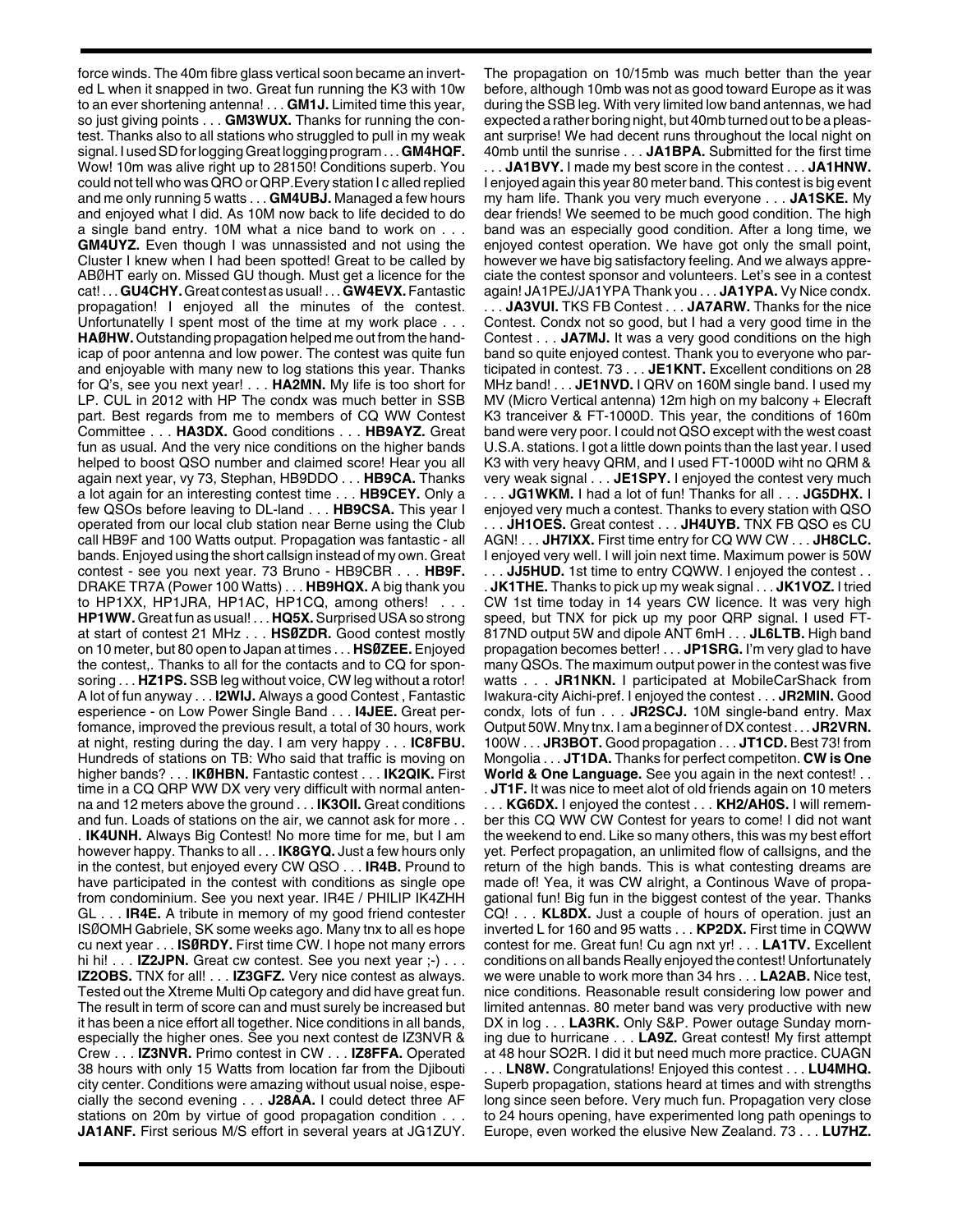Some of the planned operators could not join us this year and we had only a small team this year.After a few years of M/2, we made a first try in the M/S class. We had some failures and lost some time in repairing or exchanging the equipment. Some improvement needs to be done on the setup and we are looking forward to the new setup and new antennas next year. Thanks for the calls, 73s de Philippe LX2A / LX7I . . . **LX7I.** Nice Contest. I'd love to spend more time on the air, but it's not easy to do it at the age of 92 . . . **LY1BX.** Rain and very strong wind during all contest . . . **LY5G.** Great contest! Crash with my PC and flu I catched allowed me to play only 32 hours. See you next year . . . **LZ2FQ.** I broke down 4 hours before the contest end. Are there so many "Super Humans" among the amateur radio operators!? Thanks to everyone who called and my excuses to those who I could not copy especialy at the end - when I was not quite sure what I was doing. At this time I felt as in a dream. I knew that something was going on but I was not sure what exactly. I could not concentrate on the signals that I had to copy. I was feeling as if someone else was operating the station and I was just listening without even understanding what I had to do ... :) I am missing at least the last 100 contacts - I have no memory of them :) Thanks again guys - See you in the next crazy event ! 73 , Krasimir Latinov LZ1GL . . . **LZ5K.** Had fun, thanks to all who slowed for my QRS . . . **MØKIS.** Great contest - good conditions re all bands . . . **MØTJU.** My first entry in a major CW contest. I was first licenced in December 2010 as M6TTH and got full licence and current call on April 28 2011 . . . **MØTRN.** What propagation especially 10m. Saturday band close early just after dust, Sunday was open much longer. 20m was a bit disapoining. Noisy here and signals not very clear. What a weekend. Regards...Ken GØORH with M3I contest call sign . . . **M3I.** Approx 4 hrs operating time lost. 2 hrs at peak time when high winds broke the antenna loading coil. 2 hrs late missed on Sunday for niece's 6th birthday party. Overall an enjoyable contest (and party) . . . **M6W.** Super conditions but not as good as the Phone leg at KH7X! Missed Zones 19, 39 and 40 although they were no doubt around. Lots of multipath and echos during the midmorning making copy very difficult at times . . . **MD4K.** It was very good propagation and very clear signals but a lot of QRM from another stations.I got a lot of DX first time.Thank you for great contest! . . . **MI6GTY.** First CQWW CW when I have had the nerve to run. Was great fun except for a few times when my brain suddenly couldn't decode simple clear Morse. About 3 times, I had the other station slow right down to help, except it didn't. When my mind went blank, it really did go blank. HSØAC must think I'm mad for replying with S50AC. But loved the contest and didn't want it to finish. And, I'll be better next time 73 Gordon . . . **MMØGPZ.** Good condx makes dirty signals louder. Effort severely curtailed by key clicks. Frustrating to be able to hear the DX call back in between massive broadband splatter. Simply impossible to keep a run frequency . . . **MM3T.** Great fun as ever! . . . **MW5B.** Great condx. Unfortunately my linear broke on Saturday evening. But could repair it next morning . . . **OE2BZL.**A just for fun entry using my modest home-station from a city lot . . . **OE2LCM.** Late start as antennas out of resonance due to heavy RIME ICE ! Last night poor condx on 80. CU next year hopefully . . . **OE3GSA.** Some problems with ice on the antennas and a tired operator, but it still was fun . . . **OE4A.** If someone says "CW is dead" then just look at the great activity CQWW produces year after year. Great fun again to be part of the crowd . . . **OE5OHO.** Just some QSOs to test RXantenna . . . **OE9MON.** Great contest, suffered a bit from the solar radiation storm. Many thanks to Seppo OH1VR for loaning his station! . . . **OG1M.** Despite of my badly aching hand I managed to put in a decent hours to give out some points . . . **OG6N.** Thanks to all directiors. Super-thanks to Juha OH1JT . . . **OHØZ.** The

condx were quite nice during the whole contest. JAs were coming through nicely both days. NA propagation was just average from here. Both days the band closed quite early. During Saturday and Sunday evening a couple of US stations were audible but I was not able to get any runs going. KH6s and KL7 were loud the whole night! The best moment was to work ZK2V in the middle of the night! . . . **OH1F.** Nice test, a lot of good multipliers. Worked some hours just for fun, but bad Sunday WX gave more ham shack time, so I decided to work 100 QSOs/band, excluding 160m where I have no antenna. JA and A4 were good multipliers on 80m . . . **OH2KW.** Pretty nice to have all bands from 160 up to 10 m in workable condition after a long "dry" period . . . **OH3OJ.** Very modest attempt this year due to my bypass surgery just five and a half weeks ago. Hopefully next year will be full scale again. Spent only 14,5 hours operating with low power. Some mults took almost half an hour to get, many just could not hear me. The rig is a K3 with a 204BA at 24 m. Rotor control was broken, no direction reading. Had to go by ear. But it was still fun . . . **OH5TS.** Lots of fun! . . . **OH5Z.** I liked the contest a lot, managed to make 250 QSOs (100 more than in any CW contest before!), 50 DXCCs (7 new - Afghanistan, Angola, Djibouti, Liberia, Mosambique, Nicaragua and Uganda) and 27 CQ zones. Have to practice Morse code to be better next year. 73! . . . **OK1CLD.** Condx good but slow going with low power. Most QSOs in S&P.Total operating time about 16 hours. Missed the morning openings to AS . . . **OK1CZ.** 10 meter band is magical . . . **OK1FAI.** My power is 100 Watts. It was a pleasure to take part in this contest . . . **OK2BTT.** Beautiful contest! . . . **OK2BUT.** As every year, also this contest excellent, especially with very fine condx for high bands (in the SSB part was the same). Sorry, that in the last time more and more GUN stations give not own call on the end of every QSO! . . . **OK2QX.** Thanks for award 2010 SO LP 10M CW . . . **OK2SW.** Good contest with many stations. . . . **OK2SWD.** Recreation style operation . . . **OK2ZO.** Nice condx on 15m + 10m = more mults then last year, Skimmer + CLX help me very and boost my final score . . . **OK3C.** After many years of poor condx I enjoyed high activity especially on 10mtrs very much . . . **OK3M.** King of contests . . . **OL4M.** Prima contest!! . . . **OM3BA.** Thanks for a nice contest! What we can say? The CQWW is and will be always "the" contest!!! 48 hours of fun like usual . . . **ON3ND.** My best CQWW CW ever! My goal was to make 1,000 QSOs and - if possible - finish close to the 1,000,000 points mark. Joined the fun and ended up with over 1,600 QSOs and a claimed score of over 1,700.000 A great way to celebrate my 50th birthday hi . . . **ON4CAS.** Fine contest with much activity and 10 m was open. So I enjoyed the contest and the logging with SD. Till next year, 73 . . . **ON5WL.** Nice to see 10m was open . . . **OP4A.** Great contest ! . . . **OR2A.** Only a 80% effort this year! 10m was a good decision! Antennas and equipment worked fine. Great fun! . . . **OT4A.** Antenna broke in storm Sunday morning - 1 hour break :o) Best 73 - see you next year . . . **OU2I.** Did not have time this year for contest and just had an eye operation. So went for a few hours on ten meters and that was fun. Had to lower my TH3MK4 beam antenna to 25 feet due to a new neighbour saying it does not fit in here. Now they are going to vote if it is too big! Used my old IC-775DSP the TH3MK4 and a Carolina Windom which performed very good and sometimes on par with the TH3MK4. It is a big difference lowering the antenna 8 feet . . . **OV3X.** Severe storm, but antenna stayed up. Good ears in US hearing my QRP signal in pileups . . . **OZ8A.** Fabulous conditions again on 10m! . . . **P3J.** Real madness those 40 to 50 wpm guys!! . . . **PAØCYW.** Very nice contest, had some very nice contacts despite only longwires. Bands were busy although at the end there was plenty of space left for ordinary qso's. First time I had so many contacts . . . **PAØ-FAW.** Enjoyed the openings on 10 meters, therefore BIG FUN . . . **PAØFEI.** Set out to do SB 10 m this year but due to high winds antenna did not work stable on that band and had to resort to the 15m band. Only home on the Sunday because of family matters so this year no high score unfortunately. Well my tribander has need of an overhaul evidently, did not make the DXCC this time . . . **PAØMIR.** Gd propagation but lot of Murphy - bad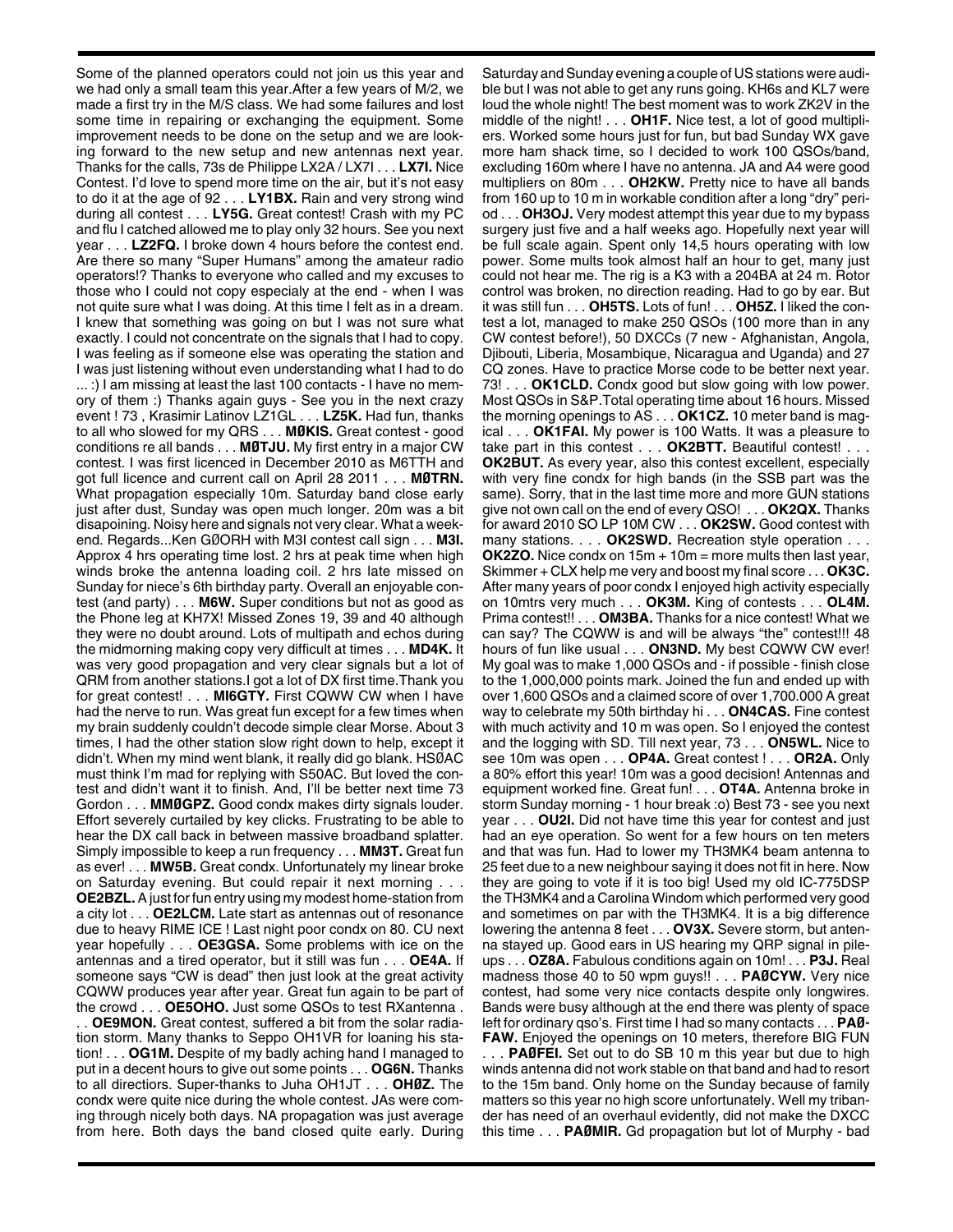storm antenna . . . **PAØO.** 73 from Holland . . . **PAØRBA.** On Saturday I used the lowest possible power in each QSO. On Sunday went for the highest QSO rate. I made 284 QSO's with 2.7 W down to 18 mW, using an attenuator. I made about 170 more than 1000 miles per watt QSO's. Ant: Inverted Vee. Thank you for the activity in the contest . . . **PA1B.** Great activity and good band conditions. Worked a few new DXCC! and new bands! SD works great for this contest . . . **PA2CHM.** Was fun, all thanks fb qso, vy 73 . . . **PA2REH.** No antennas for 160-80 and a bad one for 40 meters. Neighbours complaining about tvi . . . **PA3AWW.** Nice to work a lot of stns on 80m and also some good DX on that band! . . . **PA3GFE.** Enjoyed the contest. FB conditions and a perfect discipline on the bands. All stations tnx fer the contact es best 73 . . . **PA3HK.** Super condx on 10 meters did make me stay on it for a long time . . . **PA5GU.** Participated on 160m only, with little to no preparation. First night I had an inverted-L only, with no radials. Second night I had one 220m Beverage towards US and an improved earth system. I used this contest to 'warm up' for the CQWW 160m contest in January 2012 . . . **PA7FA.** Nice contest. All worked with my new FT 817 - 5W- and Hy Endfet ant . . . **PA7PYR.** 1st time in CW, only little time spent, but a lot of fun . . . **PD5JFK.** Tnx fer the very nice contest . . . **PD7BZ.** Dear OM/YL, I had some nice QSO's on the bands . . . **PE2K.** Didn't make that much QSOs but had great fun . . . **PE4BAS.** Preparation for this contest from my home QTH was very bad. Had to prepare the Bonaire contest station at the Radio House for the PJ4T and PJ4A teams as station manager in between. Unless low dipoles for 40 and 80, enjoyed taking part in CW. Could not use 160 Inv L, because of bad radial system. Improved my skills and results due thrue all the hughe pileups when comming on the air, that slowed down my speed. Those good conditions on the high bands gave me the spirit to go through as long as I could. Thanks to my wife for the support on drinks and food. Thanks for calling me so many times . **PJ4LS.** Good condx on the high bands this weekend. With 4342

QSOs I achieved a new personal record on my retirement tour but had to contribute 3 hours of sleep to the age :o)) I will be back next year from anywhere else in the Caribbean. This time I worked "high power" with 400 W into a HF9VX vertical and inverted L for 160m. The score is probably not good enough for the top ten - hard to compete with W3LPL or KC1XX as well as the well equipped Caribbean stations. But I had fun and that counts. Good DX de PJ5G - Gerd (DL7VOG) . . . **PJ5G.** Good DX . . . **PJ7I.** Fantastic condx on 20m, I was amazed ! But my wire-antenna no helped (hi) . . . **PP5VX.** Thank you so much Sergio, PP5JR/ZX5J for letting me use your 10m station! . . . **PW2D.** I was pleased to participate in the CQWW CW, after years away from the radio, was a good return. The difficulty I feel was that no one wanted to make contact with me for me to do the multiplier 11 (Brazil), after a long time, I made a contact with a colleague from the South, I thank you kindly . . . **PY2ZW.** Again a fantastic contest. A true celebration in CW! Many thanks!

. . . **PY4FQ.** Tks FB test. I see you next year . . . **PY7OJ.** TNX for the nice contest! CU next year. . . **R3LC.** Great conditions, but my call causes much confusion! . . . **RA/KE5JA.** Tnx for the nice contest. 73! . . . **RA3XEV.** This is my first SO2R test!!! . . . **RA9A.** Thanks for nice weekend! . . . **RK0W.** Good contest . . . **RK4HYT.** TNX for technical support to Eugene, OH5DA/RK3AD . . . **RL3A.** TNX for BEST Contest! 73!!! . . . **RM9U.** I'm wkd with DXCC new one #316! . . . **RT3M.** We made before CQ WW CW new project - 5/5 el yagi 40 mtrs . . . **RU1A.** SO2R operation. Just a few QSO's . . . **RU4SS.** Thanks for Grandiose Contest! 73! . . . **RX3DFL.** Good Contest . . . **RZ4HC.** Very nice contest, spiced with a few problems with a balloon elevated vertical antenna and keyer. 73! . . . **S53AR.** My first WW Contest, nice Contest . . . **S58KA.** As usual very enjoyable. Managed to make QSO with TO3A for a new country! . . . **SMØBDS.** Thanks very much indeed, for another CQWW CW. This time, my first attempt at op. in a contest with a remotely controlled stn. A TS480SAT +

the famed SM2O RRC-1258MKII and an 8 el QQ fixed to NE or a 12 el LPDA fixed to W. Assist by a DX cluster. Interesting and FUN the few hrs QRV! . . . **SMØBYD.** Thank you for the contest in good dx conds . . . **SM4TU.** Nice prop. on 80m with half sloper and 500W . . . **SM5ENX.** At 06.20 UTC failure of the transmitter and it was the end of the contest . . . **SP4GFG.** Great conditions both days, but windows for QRP are not so long as used to be 10 years ago. Many thanks to all who picked my Morse whispers . . . **SP5DDJ.** Tnx for super contest! . . . **SP6ZC.** FB contest . . . **SP9JZT.** First contest from Helmand Province! Great to break the 2003 SOAB-LP T6 record! . . . **T6MO.** The SO2R setup with six verticals feeding Six Pak was ready 4 minutes into the contest, so no rest time at all, moving my non-sleeping hours counter to 66 out of the 68 hour period . . . **T70A.** What an excellent event. I just wish I could have participated longer! . . . **TF2JB.** Tnx all fer test, 73 . . . **UA0ACG.** Very good propagation on 10 meters! . . . **UAØSBQ.** TNX for FB contest 73! . . . **UAØZAM.** Many old friends in my log ! Great fun ! . . . **UA9MA.** TNX for contest! . . . **UA9WOB.** TNX for TEST! . . . **UA9XBJ.** Thanks for the nice contest . . . **UN1F.** Best wishes from Kazakhstan! . . . **UN2E.** TKS for Contest . . . **UR5EFL.** Tnx for good test. Condx is very good at this year. I'm have more QSO's and points than 2010 year. 73! and cu in 2012! . . . **UR5FCM.** MNI TNX FR NICE contest . . . **UR5IHQ.** Very nice contest! 10 meters booming! . .

. **US7IB.** Finally broke 1K Q's in a contest. Running non-assisted is a challenge when the big guns only throw out their call every month or so. 18 months of Morse Runner, 10 minutes a day gave me the ability to finally run in this contest successfully. Special thanks to Alex, VE3NEA for his software. It is incredible! . . . **VA3EC.** First time doing a CW contest. What a great way to improve your skills . . . **VA3MW.** Outsatanding conditions! . **VE1ZAC.** Thank you for this great contest . . . **VE2EZD.** Murphy's strike came early: a couple of hours into the contest I lost my trusty DX-LB+ shortened dipole. I started hearing severe on-and-off random "white noise" bursts and signal attenuation, and discovered corresponding incredibly high VSWR kicking in stochastically. Operating on 40 m and down became "challenging". Less low bands meant more sleep. Other than that it was "business as usual": Metric tons of "big guns" running and not signing their calls for eternity. (Relying on spots, I suppose, and leaving out the unassisted guys totally). "Power plant bullies" trying to push me out of my CQ frequency. (I survived a 2 hours run on 20 m with 5 long lasting deafening "tenants" moving in to my humble abode.) My nasty incurable habit of wasting too much time on "juicy" multipliers with no return on investment. (That some of them actually hear me is what fuels the underlying illusion of being able to break through the pile-ups.) "Another day at the office." Looking forward to the next year. Oh, I almost forgot: great conditions! . . . **VE3FDT.** First contest ever to make1000 QSOS, first to break 1 million points, first to spend 24 hours in the chair! . . . **VE3GFN.** Lost 4 hours on Sunday when rotor jambed on south. Lowered tower, threw line over SteppIR element and yanked hard, heard big snap, rotor working again, may no longer have brake. Glad I did not give up. Also happy it was 50F and not 32F. Other than this little problem, contest was fantastic..Thanks CQ . . . **VE3MMQ.** Amazing Band Conditions, goodbye flat bands, hello new cycle! . . . **VE3OTL.** My first CQWW CW . . . **VE3XK.** Nice to be able to use 10m. I wish I had more time to operate . . . **VE4EA.** There is so much to learn about contesting . . . **VE5AE.** Exciting and we worked well as a team . . . **VE6SV.** I had a lot of fun participating in this contest this year again. It was a wet windy day Saturday and quite a nice day Sunday here. Again my venerable old FT-757GX did a great job for me. Saturday evening I had to get a few on 75 & 40 with my newly obtained FT-901DM classic Contest Rig. I worked 10 or 15 with that rig, . . . **VE7BGP.** Running 200 watts to a vertical makes for a lot of work but always a great time in CQWW. I am a member of a team: Team Orca - CW Pod. **VE7VR.** Had Zone confusion with USA and Russia. Zones didn't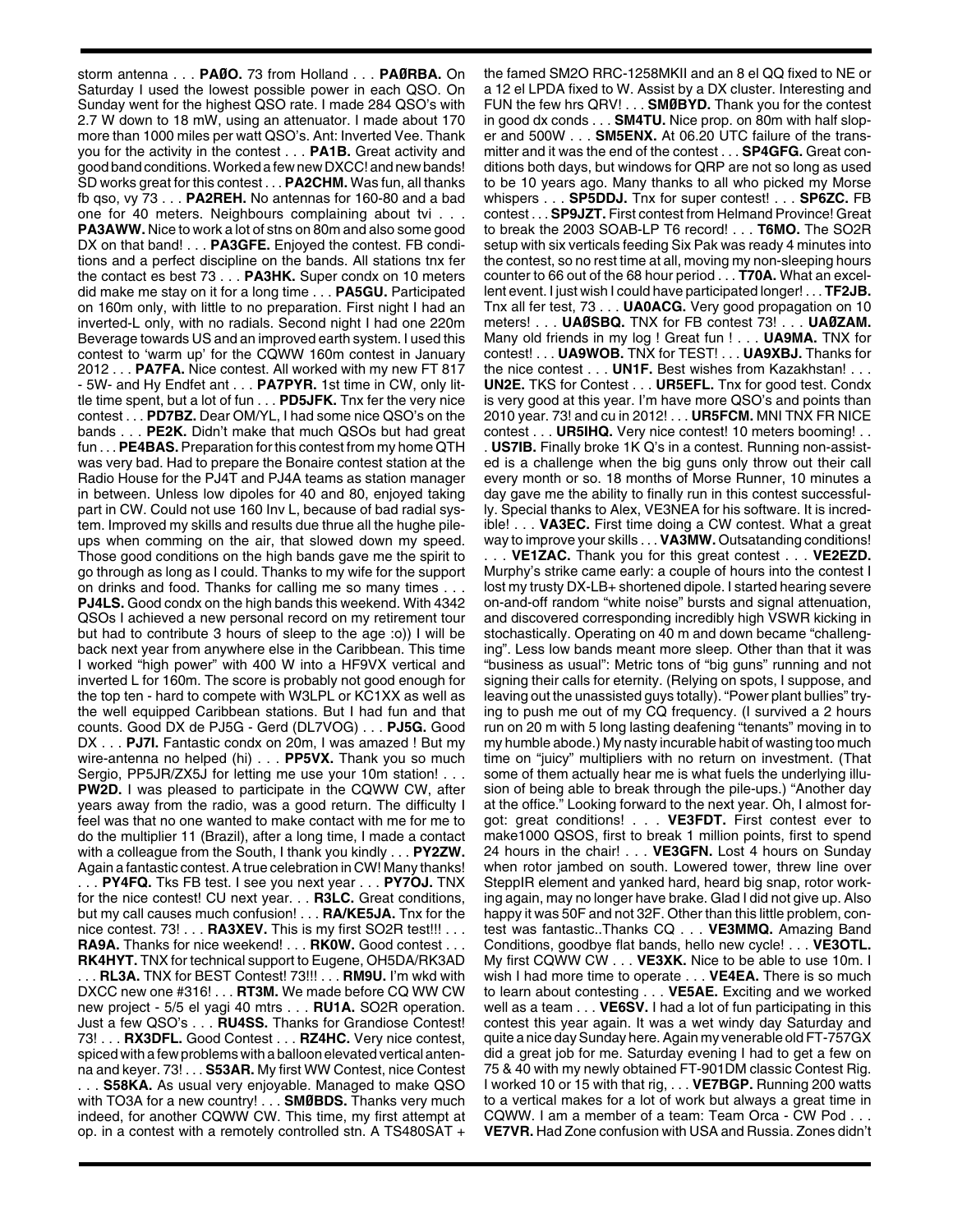match the call area. Perhaps making them sign \*\*\*/area would help (and slow 'em down). Being over 80 I decided to go single band and maintain my beauty sleep! Wasn't 10 great - just like the 50's (if you can remember that far back) . . . **VK2AYD.** Contest stations seem to be hearing much better this year, seemingly managing QRM levels much better, probably due to modern high performance transceivers, like the K3. My transceiver was the Yaesu FT950, which also performed surprisingly well, although we, in VK land don't have anywhere near the high QRM levels as in EU or NA. Thank you all for the qso's, 73's until next contest, from Ron . . . **VK3IO.** G'day to all other ops in test . . . **VK4TT.** Tough being a minnow (100w and 10m of wire in the trees) but so many stations about on 10m. Enjoyed the challenge even though not one station heard me when I was calling. I could only work stations by S&P. One day I may have a beam again!! . . . **VK5DC.** Great to hear 20m back in shape again, excellent openings to EU and US, both long and short path . . . **VK6LW.** The noise level was S8-9 on all bands! Work also kept me away for long . . . **VU2BGS.** 10M condx were great. Tnx CQ fer a great contest es tnx N1MM for a super logger . . . **VU2HFR.** As always this contest was a blast Murphy notwithstanding and I had my highest score in CQWW ever. The plan was to target at least 3,500 QSOs and do well for this area in the SOAB HP category. But Mr. Murphy had other plans. During the contest weekend we had a quite a number of power outages and low voltage right through - the amp would give out 100 watts but did not want to fry the tubes completely, so ran barefoot much of the time. I ended up by really using around 200 watts on 40/80m for about 4 hours of the contest. The rest of the time I was running 100 Watts barefoot from the rig after dumping the amp and for at least 8 hours of the contest at peak times I was running with about 50 Watts from Mr. Car Battery floating on the DC line of Radio 1 during frequent power outages. So mine is a SOAB HP entry although I was mostly LP. Many of my small runs were from the car battery @ 50 watts! It all started well, but 80m where I started did not sound very good - just a few QSOs and I was off to 40m to pichk up NA mults like VY2ZM, K0DQ and a string of Europeans. Around 0100 I went back to 80m to pick up VY2ZM and I knew the new 18m Spiderpole was working. Back to 40m to work more NA and EU while checking 20m on the 2nd radio and working a few NA. Finally around 0130 started a run for over 3 hours around 14008 to NA and EU while using the 2nd radio on 40m for NA. EU and 15m to pick up East Asian mults - my first baby steps in SO2R and it was quite and experience. Around 0400 found 10m to be opening up and moved there to run until 0600 when I moved to 15m and started a run there. All this time the 2nd radio was active but not very many QSOs I must admit but I was getting the hang of SO2R. Years of reading about it and planning for it - well the real thing was a great experience and hope to keep practicing. Back to running on 10m at 0800 and with a few 2nd radio QSOs interleaved it was suddenly 1200z and time to start thinking about 40m sunset openings and 20m as well. Was around 1000 QSOs at the 13z mark and was feeling good about hitting the target of 3500. But within a couple of hours our friend Mr. Murphuy struck with constant power outages and low voltage, The next 12 hours brought in only around 500 Qs and 80m was not good through the night with just a handful of EU stations and a few other mults from Asia. Around 23z was when the Carribean, Africa and NA started coming through on 20m and I was going around picking up mults on both radios which may not have been the best thing to do. 40m was food till 0200z when I moved to run on 20m and using the 2nd radio on 15m to pick up more Asian And Pacific mults like the previous day. Maybe I should have changed strategy on the second day and strated running on 15m. I started up on 15m only around 0400z and then moved to 10m at 0600z. Around 0800z I was back to run on 15m which was one long one - close to 300 Qs but with Mr. Murphy still playing his part making the amp unusable most of the time and having to run @ 50 watts many times.

Things were taking its toll on the QSO counts and score. 11-12z was back on 10m but never had the long 10m opening that VU2PAI on the west coast enjoyed. The final difference was that he had about 500 QSOs more on 10m than me. It was back to picking up mults and and few short runs as Mr. Murphy was active after sunset and finally ended the contest with a felling I had under achieved. The second radio brought in only about 38 mults but that was a start at least. After the CQWW SSB at K9RS I was really smashed to work two of my mates from that operation during the CW leg - VP2V/N3DXX and W2ID - that was really cool :) Some more automation of the station left to do and maybe try to get hold of a second C3S to stack and pull out for mults - a new amp may not be in the budget for now but I will certainly be back next year with more SO2R experience :) 73 all and see you on many bands given the great propagation. This was the first contest I heard intermod artifacts on the radio for the close in rock crushing signals! Congrats to VU2PAI for another terrific score from out here and hope to get closer to that . . . **VU2PTT.** Taking part again in this fine contest . . . **VU2UR.** TIN-

IAN Island . . . **WHØE.** First time trying CQ WW CW, really enjoyed it . . . **WL7BDO.** I had a little time in this contest. Friday was a bad conditions but I enjoyed the countries that could hear me . . . **XE1AY.** Despite the burglary at QTH before the test, I managed to to get the best score ever on this category! . . . **XE2B.** Many thanks to Hector, XE2K, and his family for their help in making this operation possible.It is thrilling to see that all 40 zones were available on 10 meters this time around and that a few stations found them all. Congratulations! . . . **XE2GG.** Tried to work on 20 meters only, unfortunately the band not open well

. . . **YB1AR.** Tnx fer all station es vy enjoyed on 10m/6 ele Yagi beam monoband. Greetings from Surabaya City 73 ES 88 HPE CUAGN ON 10 M . . . **YC3TKH.** Excellent conditions and good activity, a nice gift for my seven decades! Had fun using the 'liliput' setup, IC-7000, H.M. trap GP and the TR4W. 73 Szigy .

. . **YO2IS.** 73 & tnx your calls or reply! . . . **YO3JW.** I am born on November 26 1941 !! 73s for ALL HAMS in CQWW CW 2011! . . . **YO4SI.** TNX EI5DI! . . . **YR30DP.** Very few stations. No opening to USA! . . . **YV5IAL.** Thanks to all concerned in running the contest . . . **ZC4LI.** Great fun being a rare mult in this contest. Good pile-ups on 10m and 15m, 20m was difficult and 40m impossible. Thanks for the QSOs - 73 Chris ZK2V / GM3WOJ .

. . **ZK2V.** Conditions much better this year. Great to have 10m so active. Worked a high number of dupes - surprising, our call was sent very frequently . . . **ZL2J.** First time I have experienced 10m like this. Great fun! . . . **ZL3AB.** Much better this time thanks to N1MM logger (thanks!), 5 el OWA yagi on 10m and better conditions on the bands. Nothing on 80m though. I had a slight accident with an angle grinder working on my rotator, couldn't finish it in time, so the Yagi had an armstrong rotator with ropes and the beam was only 5m high! Seems to have worked pretty well however . . . **ZS2NF.** Had great fun! 10M band was in good shape . . . **ZS6A.** Another great opportunity to mingle with good friends and get together for one more time. Special thanks to PY5EG's family whose hospitality and care with hosts are their trademarks. Doing contest from their house is just like a paradise on Earth. Also a big thanks to PY5KD, PY5IP, PY5CA and PY5WD for their huge support, especially with computer stuff. Nevertheless, unfortunatelly I received the visit from Mr. Murphy who knocked the station down for almost 2 hours right in the middle of a strong NA-SA opening, on Sunday afternoon (local time). PY5KD and PY5IP were my angels in solving the problems and sending Mr. Murphy away. Thanks to Mr. Oms for the chance to keep my self up and running from his fabulous station. I did my best, sir. Finaly, I congratulate all contesters for this great party and say that PY stations are popping up on thebands, showing how fast this sport is growing in this shining land and asking you all to turn your antennas down here next time. You won't regret it. 73 de Paul, PY3DX . . . **ZW5B.**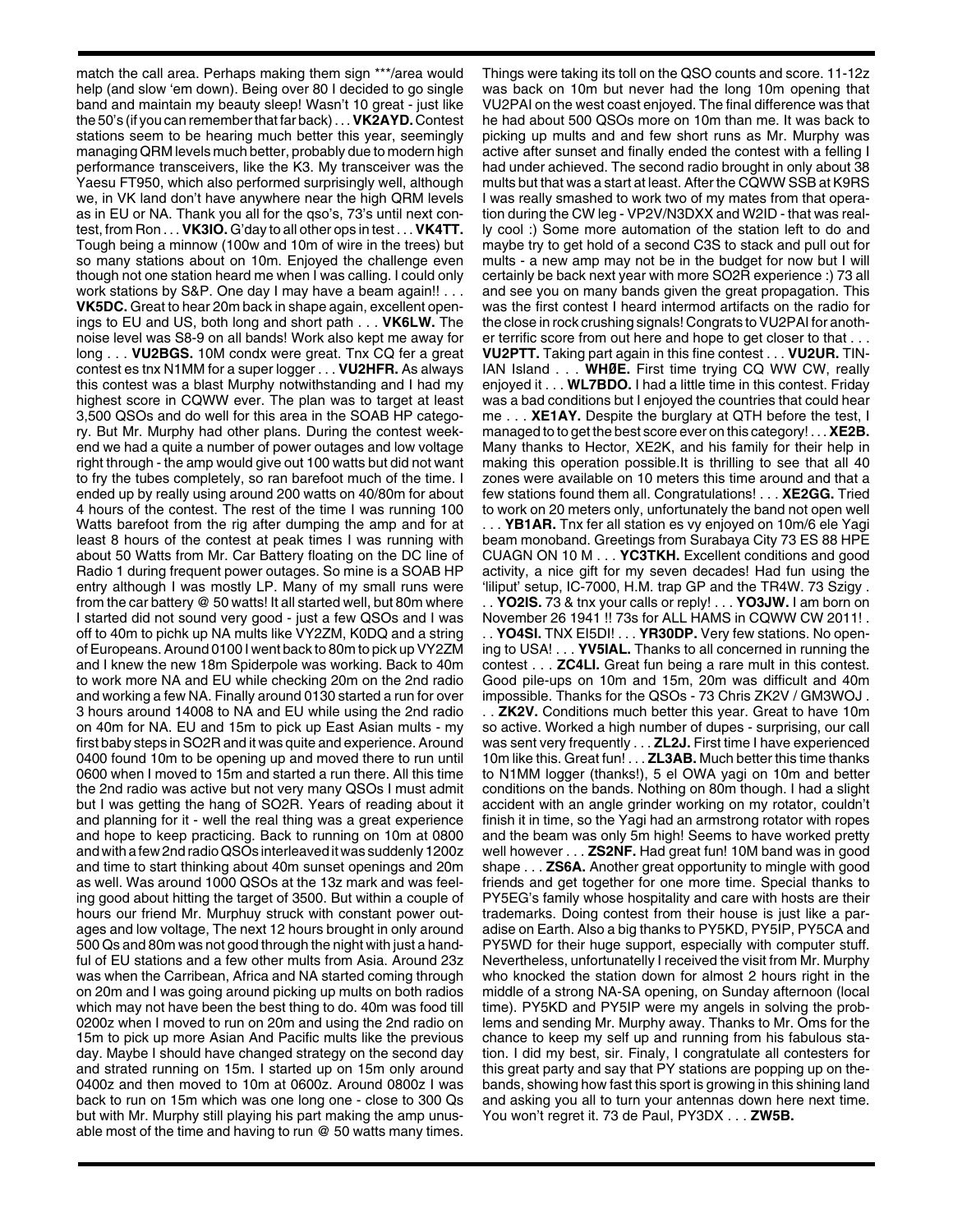## **USA QRM**

First CQ contest a lot of fun! . . . **AA6AE.** My first CW only contest. A fun effort!! . . . **AA6K.** Wow, 15 meters was fantastic! Sunday morning found activity up to 21.150 MHz. It has been years since I have made CW contacts in the old US Novice subband. Rig used was my Ten-Tec Argonaut II at 5W to an endfed wire. Maximum power output used was 5W . . . **AB8FJ.** Ten meter band only . . . **AD5MN.** A lot of fun with less than 80w and a vertical . . . **AD6D.** I operated portable from the salt marshes near Port Penn Delaware . . . **AE3J.** A lot of fun, as always even more so due to the great conditions on 10 & 15 meters . . . **AE5X.** Great conditions!! . . . **AI9T.** Excellent 10 Meter propagation . . . **AJ4CG.** What fun! Incredible conditions! Great competition! It occurred to me late in the contest how blessed we are to have a hobby we can enjoy into our later years. Where else can you be approaching or past the biblical three score and ten and be competitive at the national and international level. Congrats to Doug, K1DG, Randy, K5ZD, Alex, K3CR and whoever else comes out of the woodwork over 10 Million. CQWW CW 2011 turned out to be the shakedown cruise for the newly commissioned New England dreadnought? The emergent WW1WW contest superstation launched and christened BAT-TLESHIP NEW HAMPSHIRE. (I know. That metaphor would make KC1XX, W3LPL, K3LR, et al Aircraft Carriers. I can live with that.) Summary The station performed extremely well . . . The operator not quite so well, although an honorable effort. Two personal goals were achieved but much room for improvement remains. BATTLESHIP NEW HAMPSHIRE. The station and the shipbuilder (WW1WW) Those of you who stayed awake at the contest dinner in Dayton will recall KC1XX had introduced me to Woody, WW1WW. Woody was a seasoned DXer with a great DX Station. He'd never operated in a serious contest but was a superb engineer (both electronic and mechanical) who welcomed the challenge of building a standout contest station (while retaining superb DX capabilities, meaning, inter alia, a dislike of fixed antennas!). Woody is a driven perfectionist who won't settle for second best. This was a marriage made in heaven! The first outing was last February in ARRL DX. A good outcome (#1 US) ensued but it also illuminated several shortfalls, which Woody set out to overcome in the next eight months after the snow melted. Working feverishly, Woody cleared land, put up a third 200 rotating tower, designed his own version of wideband Yagis (diamond drive?) and proceeded to build 13, count em 13, rugged, long boom Yagis totaling 74 full size elements on four bands. Additionally, he put up a second 120 vertical for phasing on 80 and 160. Inside the shack, he built his own rugged phasing boxes (think (Stackmatch)) which would likely survive inadvertent hot switching and high-power bandpass filters. The net result was the ability to shoot in multiple directions with significant gain as well as operate SO2R on any two bands with minimal interaction. In the event, the hardware performed as advertised. The only outside issue was the failure of the commercial phasing box for the verticals on 80 & 160. As a result, we ended up with one vertical on each band with no gain on either 80 or 160. The last hardware phase occurred in the week before contest inside the shack. That involved setting up the station and automation. As is often the case, getting the computer and all the radios and accessories to talk to each other consumed about eight hours. In the end, changing two numbers (hex address of radio, antenna detail in bandswitching 8 Pak) brought everyone on to the same page and made bandswitching a matter of entering the frequency and retuning the manual finals (AL-1500s). The initial plan was to use two IC-7600s so as to have similar radios in each position. When one of them suffered a fried output stage, Woody picked up an IC-7700 on Friday and we ended up installing it, a few hours before the contest began. The final setup included: Tower 1- 200 rotatable: 4 over 4 on 40 meters; six stack of 6 element Yagis on 10 meters. The true 16 inch guns. Tower 2. 200 rotatable: 6 over 6 on 20; 6 over 6 over 6 on 15; 6

over 6 on 10. Tower 3 .20 rotatable: 3 el 40 @ 187; 6 over 6 on 20, 6 0ver 6 on 15 (ten to be added) Tower 4 60? 14-30 Mhz home brew Log Periodic (used as south antenna on 10). Two verticals: 1/2 wave on 80, 1/4 wave on 160. Lots of ground plane. Inside the shack: Radio 1: IC-7800 x AL-1500 Radio 2: IC-7700 x AL-1500 Win-Test 4.9.1 (with N6TV scripts for TRLog-like SO2R functionality) DX Doubler, plus Array solutions 8 Pak for transmit antennas, 6 Pak for receive antennas, Filter Max BPF & Bandmaster band decoders. THE BATTLESHIP CREW. KØDQ: Mrs. Admiral gave me a get out of jail free pass to miss Thanksgiving with the family so I was cleared to operate the first CQ WW from stateside in over 25 years. I set out with three objectives: 1. to break 5000 raw (physical) QSOs (believed to be a first on CW from US) 2. to break 10 million points 3.to win Objective 1: 5000 raw QSOs - Achieved. In 1973 as 6J9AA I had the first ever 10K raw QSO contest as a single op. Looking back at logs, it appeared no one had made 5000 QSOs in a CW contest from the US. Thought it would be nice to do that. In the event, QSO #5000 turned over at 2141Z on Sunday when OK1BLU called in. Final raw was 5182 QSOs. I had a ton of dupes on 40 Sunday afternoon. I suspect I had been incorrectly spotted; either on day 1 or 2 (won't be surprised to find a KØDX spot). After dupes I ended up with 4981. I''m still kicking myself for not hitting the numbers more in last hour. Objective 2: 10M points - Achieved, sort of. The 10 million point mark rolled over with 2 or three hours left in the contest. Nice to see, but that will obviously fall to the UBN slicers and dicers. Objective 3: Winning for US. Although conceivable, that looks doubtful in the extreme. Doug and Randy are past masters at this and I suspect their UBN reports will be cleaner than mine. In retrospect, that 4+ hours off for sleep looks increasingly like a bad idea. About 12 mults or 84 QSO?s would have put me about even with Dougie at 10.5M (who took only 2 hours off) and half that would have pulled me close to Randy at 10.4M (3 hours off). Who knew? Maybe there's an extra hour or so of operating in these old bones. Then again, I could have called out the SEALs for both of them. GENERAL COMMENTS: Overall, I was pleased with the outcome. There are a few more minor things to be done with the station and Woody already has plans for those. But most of the possible improvement will come between my ears. Propagation: All propagation is local. While I had done well from Woody's and Jeff, VY2ZM's, in recent ARRL DX contests, this was a completely different contest with high sunspots and 10 meters. Although I had done some research, I never felt I was ahead of the curve in anticipating propagation. Man machine interface: This is only my third contest with ICOM radios and the first with an IC-7700. I?ve moved beyond the basics but still have a lot to learn. Also, the new complexity of the antenna matrix is bit challenging, but a nice to have problem. Finally, I continue to learn about details of Win-Test and will make a few more tweaks. That said, by the second day, I had the 2nd radio process working pretty smoothly, even at rates above 150. Need to match the strategy more closely with that capability (e.g. probably spent too much time running on 10, resulting in fewer 2nd radio mults there). Also, I only remembered too late in contest to check for the easy mults and ended up missing a few, like a G on 160 and several of the easy DXpeditions. Strategy. I think I psyched myself out on 80 and 160. I knew Doug had the salt water advantage on 80 and 160 and Randy had a 4 square on 80. I tried to establish runs both nights with minimal success on 80 and zero on 160 so tended to avoid them in favor of the heavy artillery on 40 (2K QSOs). In the end, my mult total suffered on both the low bands, although I did find I was able to break pile ups fairly easy the second night. Rates. Interestingly, although rates were steady, I didn?t have any big hours. I had a 213 hour in ARRL DX and expected bigger numbers in CQ with its shorter exchange, but the zero beat pileups slowed things down. Social. It was nice to see some old friends and meet some new ones. Fred, KK1KW, and his wonderful wife Mary included us in their Thanksgiving family dinner.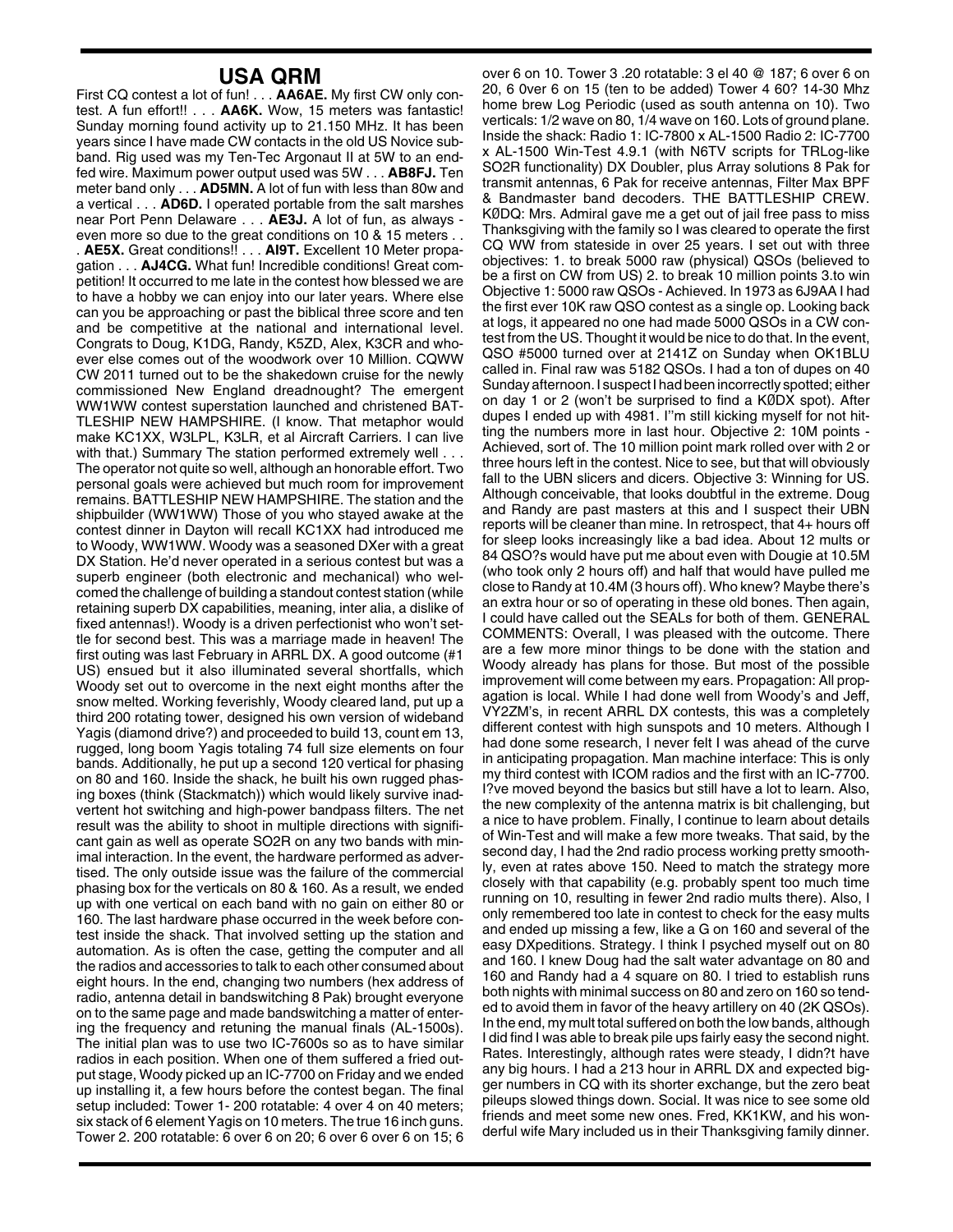Great food and fellowship and a pie table the likes of which you've rarely seen. Matt, KC1XX, and his lovely bride Christine hosted a great brunch Monday after the contest for some of his operators and Woody and me. It was especially nice to meet and finally talk with Bill, K1GQ. Bill had been KH6RS in the early 1970s when I was in Mexico and we competed head to head in many contests. Finally, and most importantly, thanks to Woody Beckford, WW1WW, for the privilege of being part of the BAT-TLESHIP NEW HAMPSHIRE team. Blessings, and thanks for the QSOs Scott, KØDQ/A92Q . . . **KØDQ.** Part time effort in between holiday celebrations. Great fun as always. Thank you for the QSO's and 73 . . . **KØGEO.** DXCC on 3 bands in 2 days ... WOW! . . . **KØKL.** 10 meters was amazing! . . . **KØLDS.** Tough contest. The solar flare made it challenging to work on Saturday. 40 and 10 meters were hot for me this contest. My low band antennas are still not working so nothing on 160 and limited QSO's on 80. I have a headache from this contest, listening to hams incessantly send their call especially while the DX station was transmitting . . . **KØMD.** Added a few more contacts to get to over 110,000 score . . . **KØNM.** Couldn't get a run going on Saturday. Prop was better to EU and JA on Sunday with a couple of runs to boost the score. Caught some new ones. Fun contest! . . . **KØPK.** Been trying for a new zero-land M/M record for many years . . . **KØRF.** I took advantage of the recent higher levels of solar activity and spent the entire contest on 10 m. It was nice to hear the band open again after a long solar minimum period . . . **K1MC.** Tnx to all guys from South Florida DX Assotiation to support me and warm hospitality at K4FK Club station. de K2FWA/RV2FW . . . **K2FWA.** Ten meters fantastic, but could only spend one day in contest! . . . **K2MFY.** Conditions were fantastic! I enjoyed the contest and look forward to 2012's CW events. 73 . . . **K2NPN.** Another terrific 10M weekend! . . . **K2PS.** Personal best from this QTH — loads of fun . . . **K3NK.** Thanks to all for pulling my QRP signal out of the noise . . . **K3RLL.** Tough work week (#%^) - Fun contest weekend! . . . **K3TC.** Working DX on 160m with 5 watts must be the ultimate QRP challenge! . . . **K3TW.** Operated using Heathkit SB 220 and packet cluster. Had a ball working stations in the Far East on 10 meters . . . **K4EDI.** 5W maximum power 10 meter single band . . . **K4GT.** Lots of fun with such great conditions, Thanks to all 73 . . . **K4ORD.** Great contest. Operated when I could during a busy weekend . . . **K4QD.** Only spent abt 6 hours in this one . .

. **K5BZH.** My best contest effort so far. All search and pounce with K3/100, verticals, and 15 meter Moxon on a painter pole, Skookum Logger on a Mac. 10 meters was packed early, so spent my time on 15 with the Moxon where people would answer my call. Crossed 250k points by working 6V7V. Several new countries in the log. Really enjoyed the contest . . . **K5ND.** Wow! Amazing conditions across all bands. And amazing rate with a personal best hour on CW. This contest should rewrite the record book . . . **K5ZD.**Best QRP propagation in years . . . **K5ZE.**Station and personal best, reflects the improvement in band conditions and the addition of a 4th stealth antenna to my invisible antenna farm . . . **K6CSL.** Planned to do an all-band again this year, but 10m was so good that I never went to any other bands! . . . **K6CU.** Ten meters was a real blast this year . . . **K6KQV.** Great contest as usual. CW is where the action is. 10 meters not as good to EU as I had expected, but fine. Thanks for the Q's again this year . . . **K7ABV.** Very nice to see 10 meters open. Made many QSOs to Europe and Pacific . . . **K7ACZ.** Nice to have KL2A as guest op . . . **K7BG.** Good band conditions. 10 meters very exciting. used my 70 fty wire vertical and did excellent . . . **K7CS.** Strange propagation. The bands were OK but not what they were a few weeks ago. It was still fun to hunt new countries. My favorite contest . . . **K7DD.** Very part time, with marginal conditions on Sunday. What has happened to Zone 39 activity? . . . **K7JA.** My first contest using N1MM Logger. Still climbing the "learning curve". Next year will be better . . . **K7NJ.** Good, but not great conditions. Lots of activity on all bands. All

"Click and Pounce" using the bandmaps in N1MM Logger . . . **K7XC.** Thank you much for the great contest! Thank you 10 meters! 4BDXCC was great. Some real sharp ops out there. The real sharp ones are the ones who sign often . . . **K8GL.** Broke away from work to get on Sunday for 9 1/2 hours. Sure good to see 10 meters back . . . **K8IR.** Another really enjoyable contest this year with plenty of activity! My single band 40 low power effort with good to amazing (at times) conditions was surprising since I expected lower activity since conditions on the higher bands would take away somehow from the lower bands — not the case at all !! Looking forward to next year already!! . . . **K9UIY.** My first ever single band entry and I enjoyed learning about propagation. I followed the grayline starting with Europe then through Africa into South and Central America ending in Asia. I'm looking forward to next year possibly competing on 15m as a single band entrant. Thanks for a stellar event! . . . **KA3DRR.** Another wonderful time! . . . **KA9A.** 10m was fantastic! Best DX was 8Q7 in 40m. My best score in CQWWCW ever . . . **KB1T.** Lots of fun, may help me make DXCC I hope . . . **KB5JO.** TU all fb cqww cw de yr es 73 de kb9ygd . . . **KB9YGD.** Wow! What a weekend - one for the record books for sure! . . . **KC1XX.** Great conditions, Great Operators, everybody polite and courteous . . . **KC4ABC.** Sunspots made for difficult choices. Sometimes 4 bands were open at once. My highest CQWW score ever! I worked my first DX on 160 ever using my 43ft vertical and several new band/countries on 10/40/80. Now if I can get them confirmed. hi . . . **KC6X.** CW is still challenging and alive! . . . **KE1R.** Great to get T7 and 9L for New Ones . . . **KE9EX.** I hadn't planned on working this contest too much, but the condx on 10M were great, drawing me back in whenever I stepped away. I did S&P only, and had a great time . . . **KF0UR.** My MFJ vertical seems to play well on 40m but I do miss my tower. Hopefully next year it will go up. I did not have enough oomph to get into Malaysia and China but was happy to work an all time new one in this contest. Thanks to all for a great time. See you next year! . . . **KF6A.** No luck on 160M from this QTH . . . **KG9Z.** Usually do LP in CW tests, but wanted to watch football this weekend and had family functions as well. So an abbreviated stint using the AL80 running a powerful 500 watts . . . **KJ9C.** Had a great time as a single band 40m entry! Already look forward to next year!! . . . **KO8Z.** Missed T2T. Was he working? Buried under the QRM I'll bet . .

. **KQ6X.** Great fun. I still love CW after 36 years as a ham operator . . . **KSØM.** I had a great time . . . **KS4YX.** Murphy struck linear so operated barefoot on 10 for first time in a long time and was amazed that could get through pile ups to Africa with 100 W out. No big score to rack up but sure was fun getting those new 10 mtr countries in log! . . . **KS7T.** After a last-minute failure knocked out all of my wire antennas (80M wires, 160 vee, multiple "south" antennas), I did the entire contest almost completely on one antenna (SteppIR DB-36) - down to and including 160 meters, where it was good for a few contacts . . . **KU2M.** Ran a max of 100w on 40, 20, and 15. Was limited to 50w on 10. What ever happened to my ability to copy contest CW? I felt like I was a novice again! Thanks to all for pulling me out of the noise. Ron, KU7Y . . . **KU7Y.** WOW!!! What conditions!!! I put up a temporary loop antenna for 15/10 meters with the feedpoint 8ft above ground. It worked great on those two bands. My other antennas are a 102ft G5RV at 40ft and a K6MM 27ft vertical for 160 meters. I can't believe the results with that antenna farm and low power. Tons of fun with a bunch of great ops other than the few who wouldn't ID. When you S&P like me, you don't want to wait around two or three minutes waiting, and waiting, and waiting. Thanks to those who QSY'd to help with my multiplier count. It's hard to get tired when you are having so much fun. See you all again next year . . . **KV8Q.** MNI TKS to all hams! . . . **KY9KYO.** Loaded up my attic 6m dipole on 10m to hand out some points in the contest. CT3KN was very loud on 10 . . . **NØJK.** I had limited time I decided to run QRP single band only. Still had fun! . . . **NØSO.** I wasn't going to miss another contest! With my radio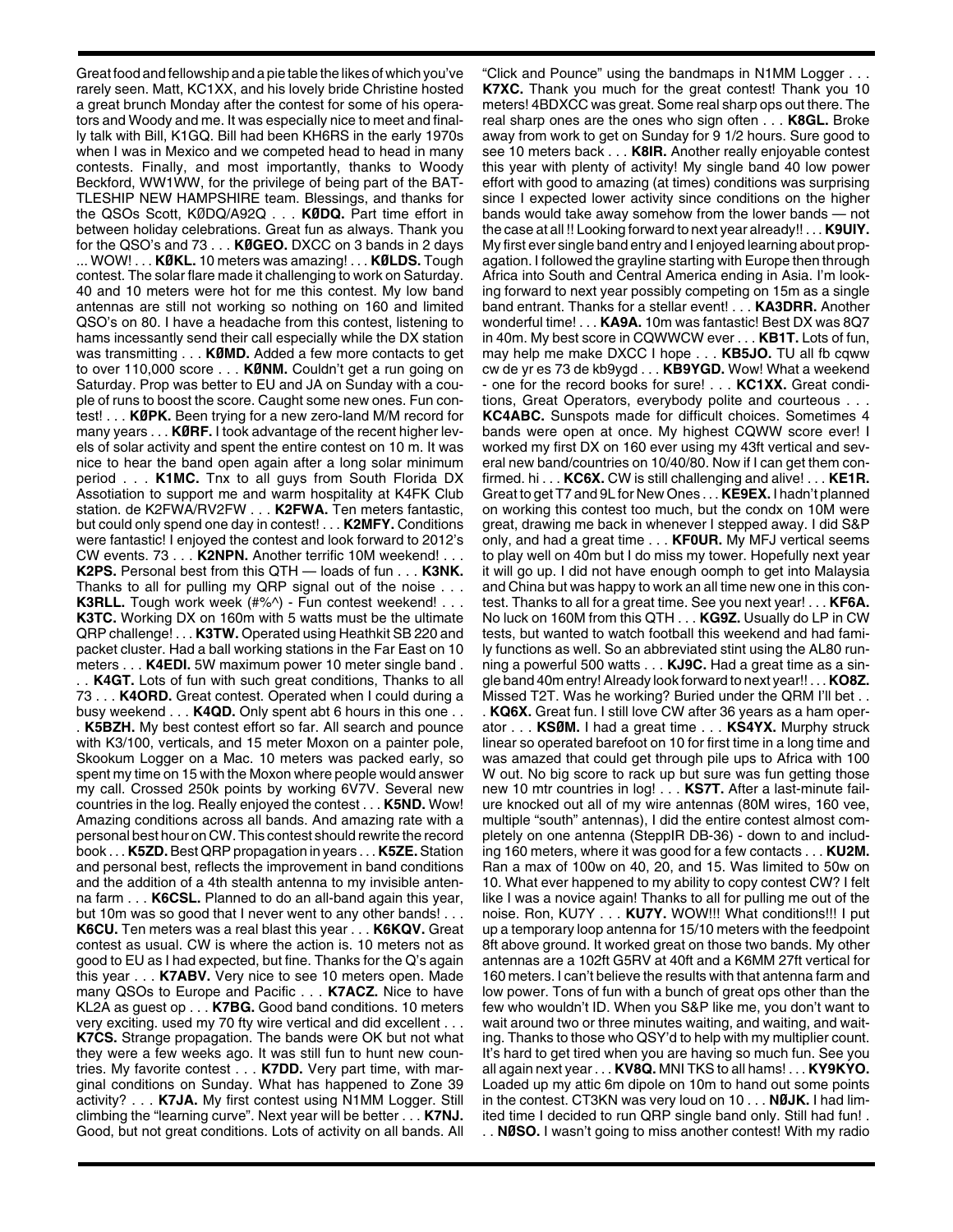computer dead, I slapped together a contest computer almost at the last second. Did not get rig control working untll almost 3 hours into the contest. Also unfamaliar contest software gave me fits! . . . **N1API.** 7th CQ WW DX CW Contest . . . **N1NN.** Monday, the day after the recent 2011 CQ WW CW contest Larry, W2AX passed away. Larry was my contest mentor. He had been in poor health for the last four years. He had Woody, W2UU, take down the station and the beams and towers and told no one, because he did not want to be talked out of it and sold the Vermont house. It was sad to watch him go down hill that way. But we have some some pictures and great memories of times we had contesting in Vermont. Sadly his wife wanted a family only service so we did not yet get a chance to say goodbye. I just hope they put him in that bright canary yellow sports jacket he wore to some OWL dinners we attended a few years ago. He was a first class CW contester who loved to send and receive QTC's. I hope he sees all our logs . . . **N2FF.** Lots of fun! . . . **N2JNZ.** Great contest! . . . **N2UC.** This contest is dedicated to my great friend Larry, W2AX (SK) . . . **N2UN.** My buddy KB7Q had a great time with the pileups. Apologies to NR5M, my mind heard cut number 9, thought I had a nice new one in 9R5M hihi. Got a cool dual band double heard YS1GR work D4C on 15, he moved him to 10, caught YS on 10 and D4 on 15 in a minute . . . **N2WN.** Wow. Sunspots are back. In every contest my goal is to do better than I did last year, but I did not expect to claim 1.97 M points this year, blowing past my previous best of 1.57 M points claimed in 2010. Essentially, the difference was 10 meters. In the 4 years '08 - '11 inclusive, I made 837 to 902 QSOs on 15 and 20 m. combined. The difference this year was that about half those Qs were on 15 m. vs 7-10% on that band in '08 - '10. BUT, on 10 m. I made 320 QSOs and 88 mults this year vs 48 QSOs and 31 mults last year. Not since 2001 and 2002 have I gotten comparable numbers on 10 m. My low-band results were down a few tens of QSOs this year from '09 and '10, though quite comparable to '08, but the slight dropoff from 2010 was buried by the avalanche of 10 m. results. My best one-hour rate was on 10 m., 102 QSOs 15-16 Z Sun. Whenever I CQ'd with 10 open to EU from this mid-size station in a common zone and country, I was buried in a screaming pileup. I worked 264 EU stations on 10 m. vs. NONE last year. And, 10 m. yielded mults far and rare: 9J, KH2, JA, VK, ZL. The sunspots also served up mults not heard much in recent years on other bands: 5H, BY, KH0, VU, and VK on 15 m., and HS, KHØ, VK, VU, and YB on 20 m. Even 40 m. yielded 4J, A7, and ZD8 . . . **N3UM.** After 2 years of learning CW, this was fun! . . . **N4EWT.** Had lots of fun but limited op time this year . . . **N4KH.** Hamsticks Rock!!! . . . **N4LZ.** Fun . . . **N4MJ.** Thanks Tom, W8JI, for letting me use your great station. It was a fun time. Condx went from great on Friday night to not so good Saturday night. This is still the best contest of the year. Thanks CQ for sponsoring the best . . . **N4PN.** 160 activity down - M/S stations not going to 160 to run . . . **N4TZ.** Great conditions. My best effort thus far! Thanks to all . . . **N5XE.** Lots of fun with 10 so open. Sure wish we could hear the rest of Asia like the West Coast hears Europeans!! . . . **N6AR.** "No Antennas" QTH. QRP 5 Watts. Ant: 20 foot End-Fed Wire out the window. Op about 16 hours, goal was to beat my last year 15m effort on 10m. I doubled it! Had a blast on 10m. Awesome QRP fun! Thanks for the Q's! GO ARIZONA OUTLAWS! . . . **N6HI.** Operation was Field Day style in Monterey County from n6mi.com van . . . **N6MI.** A vertical was a better option, signals were coming from all directions at once. Nice to see 10 M open, . . . **N6PE.** What a blast! So many bands open at once and it

was hard to figure out which one to be on! 40 was a surprise! Until next year, stay well and thanks for the QSOs! . . . **N6RV.** Contest within a contest with Kurt, W6PH. 30 Hour time limit using WRTC qualifying scoring for our SOAB(A) HP vs SOAB HP categories . . . **N6WIN.** Very happy with conditions and results, as only had 12 hours to operate . . . **N8DE.** Had a blast, but I REALLY need to get enough nerve to call CQ! . . . **N8HP.**

Every contact, with exception of US, was a great challenge and a great thrill! Has been about 30 years since last participated in CQ WW DX CW Contest . . . **N8LA.** What fun. Vertical antennas and more points in the last 20 years . . . **N8MZ.** Great 40 meter opening from Iowa to Japan on Saturday morning! . . . **N9HDE.** First DX contest with the Montana station finished. Glad the sunspots cooperated! Looking forward to many more . . . **N9RV.** What a good time!! I was only planning to play on 40 and maybe 80 for DX fill ins needed. Then I checked 10m Saturady morning for grins, and was hooked! All S&P with DX spotting close at hand, looking for needed DX, or just trying to bust a pile up. All casual operating for 16.5 hours, in and out of the shack. 80m was bust for me with high noise level. Made one contact there for a US mult! 40m was fun at night and 10m was a blast during the day. 20m went long path Sunday night for JA's and Asiatic Russia. Brazil stations had very strong distortion and polar flutter on 20m during the last hour or so of the contest, interesting. Fantastic band conditions, and lots of new band fill ins for 10 and 40 and even a few on 20 . . . **N9TF.** Ended up operating longer than originally intended, since the conditions were so good and the bands were "multiplier-rich". I was even fairly successful on 40 with 5 watts to a wire, but 10 and 15 were great. Most operators are really good, but a few go for a minute or longer with IDing - very frustrating for those of us that are unassisted . . . **ND**'**C.** Best conditons that I remember in many years. JA's were sounding like locals on 15. Great fun, thanks to all who worked me . . . **ND4V.** Ten is coming back! . . . **NE4M.** Got in from deer hunting in time to get on for almost 2 hours at the end of the contest. This was opening weekend of deer season and it always conflicts with the CQWWCW . . . **NF4A.** My first CW contest . . . **NJ4F.** Simple goal: Work 100 countries QRP. Should be easier than it was on SSB, but we'll see. 10m and 15m didn't last very long at the start, but 20m was open worldwide. By the end of the second hour I had 40 countries. Rather than suffer on the low bands QRP, I slept. At sunrise I could start working Europeans on 20m. Quick runs up to 15m and 10m showed many more stations but many too weak for my QRP. By 20z I had 86 countries, and took a lunch break. I often had to turn off Skimmer spots, as they were just flooding the bandmap with calls I couldn't hear. "Human" spots seemed plentiful enough. The afternoon provided all the usual Caribbean, South America, and Pacific/Asia - Thanks! I ended the day Saturday (24Z) with 116 DXCC countries, same as my TOTAL on SSB weekend. So yes, I can work 100 DXCC countries QRP in a single weekend - in fact in just the first 24 hours! I took it easy after that, just checking now and then for anything new and loud enough to be QRP-workable. Sunday morning had a big wind and rain storm, bringing extra noise, and I hard time working new stations - or maybe I already had all the "easy" ones. I managed a handful of new European countries. I heard at least another dozen countries that I just couldn't work QRP. There were another two dozen countries spotted that I couldn't hear if they really existed. Final total: 126 unique DXCC countries while QRP! NN7SS Burt WA (K6UFO op) 10,15,20m: C-31XR at 71ft, C-3 53ft, 3el Steppir 40 ft One Yaesu FT-1000MP turned down to 5 watts Writelog software and microHAM controller . . . **NN7SS.** A great contest on a busy weekend. When I had a chance to sit at the radio there was always someone to work. Thanks to everyone that heard my 5W QRP signal. I wish that stations that work a QRP entrant could get more points for the QSO. Since that's not yet in the rules, a hearty thank you will have to suffice. Hope to hear you all again next year . . . **NQ2W.** I ran a K2 at 5 watts with a windom and HF5B. Great conrest and condx. I worked several new band "countries". You can't do better than the CQWWCW - best contest on the planet . . . **NU4B.** Great operators to hear my signal with a dipole at 20 feet . . . **NU4Y.** It was interesting that many signals on 20m, 15m and 10m were strongly multipath with differential delays, but both the primary and the echo were equally loud, causing a significant